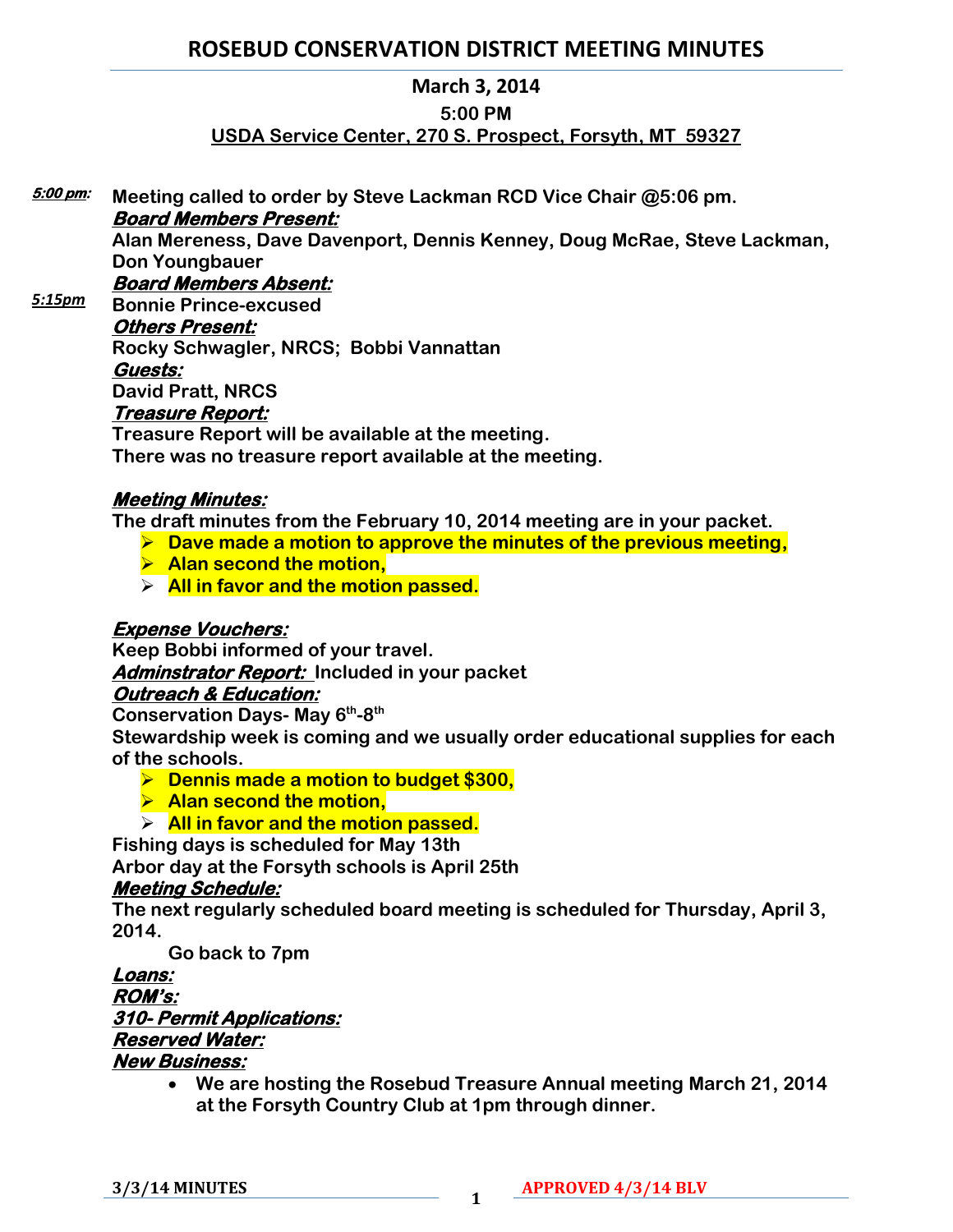# **ROSEBUD CONSERVATION DISTRICT MEETING MINUTES**

# **March 3, 2014**

### **5:00 PM**

**USDA Service Center, 270 S. Prospect, Forsyth, MT 59327**

- **Cooperative Working agreement between RCD and NRCS-Rocky made a couple of corrections.**
- **CWA-letter- we sent the letter out to 149 representatives throughout the state. There has been a good response, many were not even aware of the issue and are in support. Mitch Tropila, a senator from Cascade county would like the district to pay travel and lodging for him to attend one of our board meetings.**
- **Purchase a vehicle for cd use.** 
	- **Alan move to table until the next meeting.**
- **Fair booth 2014- ideas**
	- **Tabled until next meeting**
- **Ag in Montana schools yearly membership \$100**
	- **Dave made a motion to pay the membership,**
	- **Steve second the motion,**
	- **All in favor and the motion passed.**
- **Summer Intern- are we going to hire a summer intern again this summer. We may want to get the word out.** 
	- **Fabled until next meeting** 
		- **Bobbi will come up with a list of tasks and duties and job description**
- **We are required to purchase an updated computer by June 30th to meet the requirements to use the NRCS network.** 
	- **Steve made a motion to purchase a laptop through the NRCS ordering,**
	- $\triangleright$  Dennis second the motion,
	- **All in favor and the motion passed.**

# **Soil Health Initiative:**

**2014- sign ups Ty Morin**

#### **No-Till Drill:**

**Alan-cover for drill? Ok still working on it**

**[www.exapta.com-](http://www.exapta.com-/) 784-820-8000 have a DVD on no-till Drill Seeding explained**

- **Steve made a motion to purchase the DVD for \$65**
- $\triangleright$  Don second the motion,
- **All in favor and the motion passed.**

**Steve made a motion to have arts come and fix the tire,**

- **Alan second,**
- **All in favor and the motion passed.**

**Newsletter: the next deadline is March 15, 2014. Doug has an article that he thought would be good in the newsletter from Beef Magazine. "Attention to the soil"**